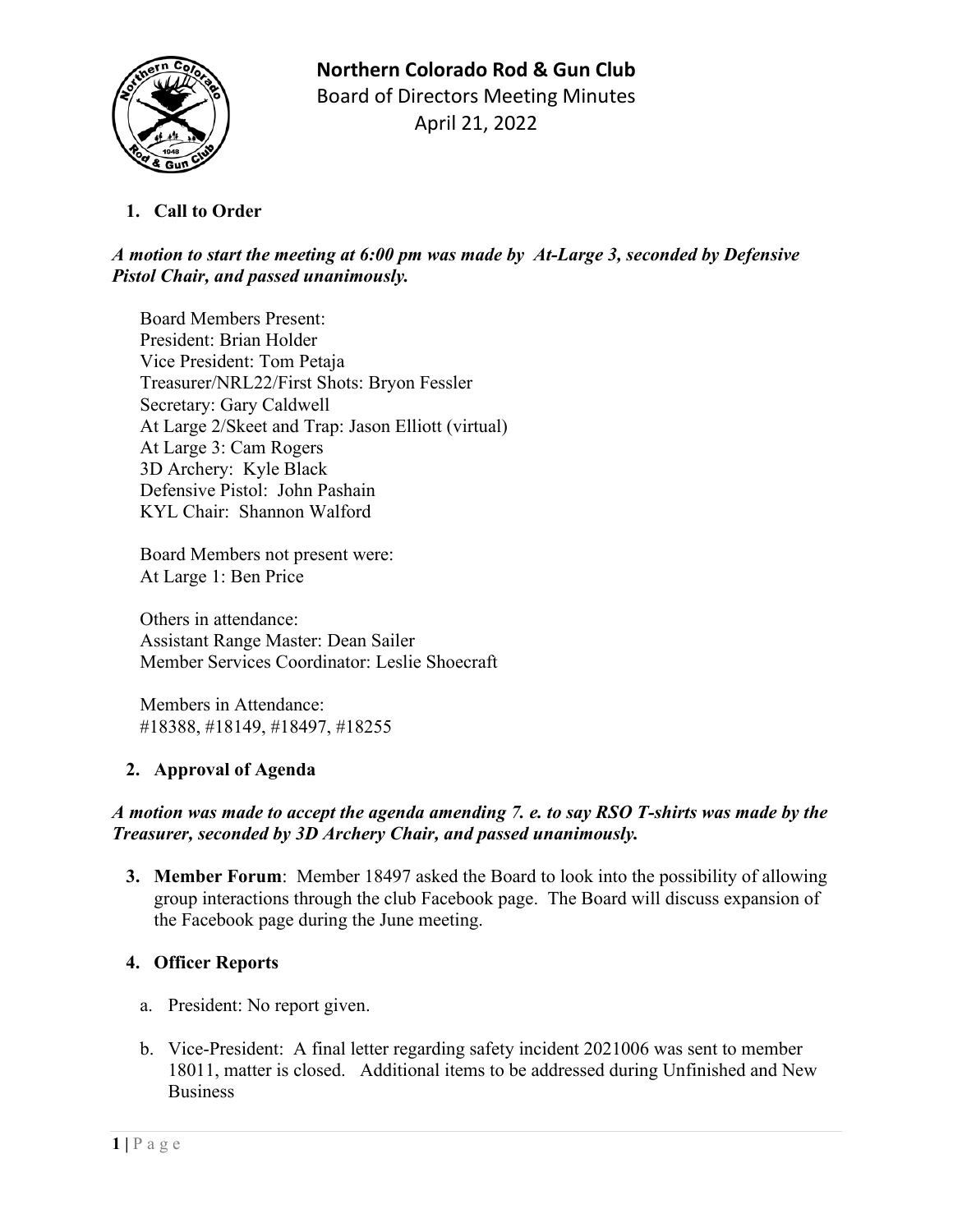

c. Secretary: The 2021 documents have been deposited with Smart Document Storage. There were 395 guest waivers completed for the lower ranges and 472 for the upper range in 2021. Those numbers are similar to 2020 with 448 guest waivers completed for the lower ranges and 494 at the upper range. The Annual Meeting will take place on July 9, 2022, at 1:00 pm at the Fort Collins Senior Center 1200 Raintree Drive in Fort Collins. In an effort to lessen our paper consumption, we are going to accelerate monthly meeting prep by 1 calendar week. All agenda items and materials are due to the MSC by Wednesday the week prior to the Thursday meeting. Those finalized materials will be posted to a Board access common folder on the Google drive on Thursday one week prior to the meeting. The only materials that will be distributed in print form at the meeting will be the agenda, sign-in sheet, minutes, and treasurer reports.

## *A motion to accept the minutes from the meeting dated March 17, 2022, with the President's response under Member Forum clarified to read "President responded more research is needed." and place them on file was made by the Secretary, seconded by At-Large 3 and passed unanimously.*

d. **Treasurer:** A Balance Sheet and Income/Expense Statement were provided to all Board members with figures as of **March 31, 2022**. Total cash on hand in the nine accounts is \$176,612.62 with \$83,862.68 of that set aside for Reserves for future repairs or replacement. Income for the month totaled \$257.90 and Expenses totaled \$10,680.29. Income came from Interest, Other Income (\$23.64 for replacement badge and \$46.50 for Hunter Education class) and Program Income from NRL22. Notable Expenses included \$1,290.22 in Contingency (all Special Meeting expenses, detailed below), \$150 in Dues & Subscriptions (NSSF and Safe Deposit Box), \$604 in Porta Potties (no invoice in February, two invoices in March), and \$3,778.48 in Range Maintenance (grass seed, gravel, Home Depot, Lowes). The Club's fiscal year ends on May 31, 2022 so please submit all of your receipts no later than the Board meeting in May. The total cost of the Special Meeting for the member's appeal was \$1,665.22 (\$165 envelopes, \$490.22 printing/postage, \$800 meeting space, \$210 deputy sheriff). There has been no activity in the Rimfire Challenge checking account for eight months (since August 23, 2021) so we need to close the account and transfer the \$1,459.89 balance to Operations. Finally, the Treasurer and Secretary each signed rental contracts that need to be ratified by the Board.

# *A motion to accept the financials ending March 31, 2022 and place them on file for the auditor was made by the Treasurer, seconded by Shotgun chair and passed unanimously.*

*A motion to donate \$40 to River of Life Fellowship for meeting space for the Board meeting on April 21, 2022, was made by the Treasurer, seconded by Secretary and passed unanimously.*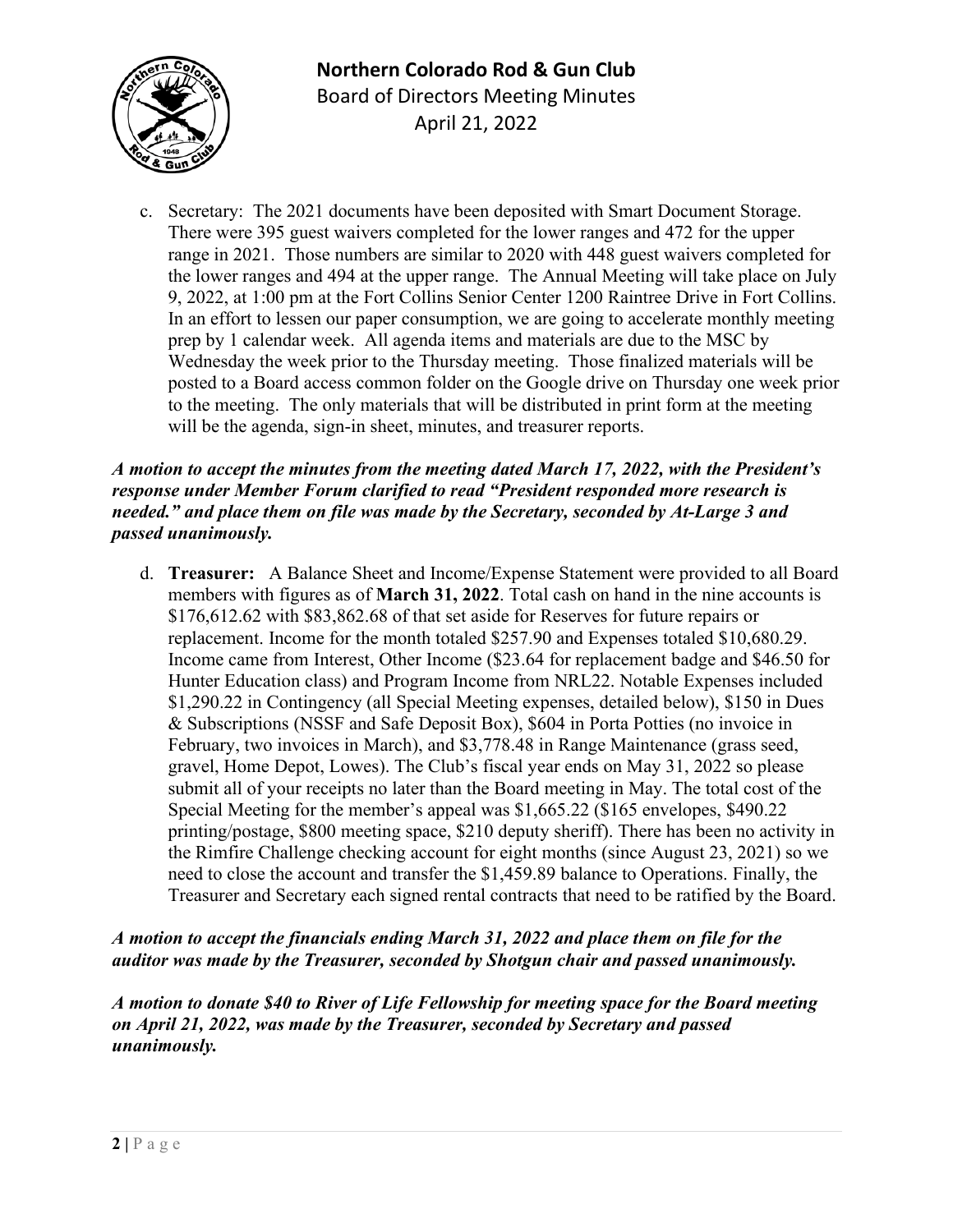

*A motion to close the Rimfire Challenge checking account and transfer \$1,459.89 balance to Operations was made by the Treasurer, seconded by Secretary and passed unanimously.*

*A motion to reimburse Dean Sailer for \$46.50 for Hunter Education supplies weas made by the Treasurer, seconded by At Large 3 and passed unanimously.*

*A motion to ratify the contract signed by the Treasurer (per direction from the President) dated February 25, 2022 between NCRGC and the Drake Center for \$800 for the purpose of the Special Meeting for the member's appeal was made by the Treasurer, seconded by 3D Archery chair and passed unanimously.*

*A motion to ratify the contract signed by the Secretary dated April 2, 2022 between NCRGC and the City of Fort Collis Recreation Division for \$130 for the purpose of holding the Annual Meeting in July 2022 was made by the Treasurer, seconded by KYL chair and passed unanimously.*

## **5. Other Reports**

## a. **Disciplines**

**NRL22** The Club hosted the monthly NRL22 end-of-season match on April 16, 2022, and 48 shooters participated in eight challenging stages. Congratulations to our first-place winners including Jeramie Walker (Open), Bob Grimmer (Base), Dave Parker (OG/Adaptive) and Jennavieve Walker (Young Guns). We raffled off 49 items including ammo, hats, shirts, water bottles, shooting bags, etc. along with a CZ-457 rifle courtesy of Jason and Erin Pruett, who also baked 96 cupcakes for the match. Thank you to all our sponsors! This event would not happen with your generosity and support. Thanks also goes to Casey and Terri Meadows for cooking over 100 brats and hotdogs for the participants and to my wife for staffing the registration table. Additionally, we got to see some of the latest steel target technology from Origin Tactical Solutions (OTS) who sponsored two of our fun stages titled Easter Egg Hunt and It's Rabbit Season. Their steel targets are amazing, and the challenging eggs and bunnies did not disappoint. We were thrilled when Matthew Chase (CEO), Tanner Raubenstine (Business Development Associate) and Graham Powers (Lead Mechanical Engineer) showed up to shoot some of the stages. Their sponsorship means a lot to our Club, and we are truly grateful. Scores are posted on the NCRGC website (Northern Colorado Rod & Gun Club - NCRGC). 385 shooters for the season (289 last year) including 70 new shooters! Remember, there is no NRL22 match in May and we start back up in June. Please contact the Match Director if you have any questions ( $\text{nnl22}(\hat{\omega})$ ncrgc.org).

**First Shots** I am in the process of scheduling two more large groups of shooters. I have the Young Marines scheduled for handgun seminars at the end of May.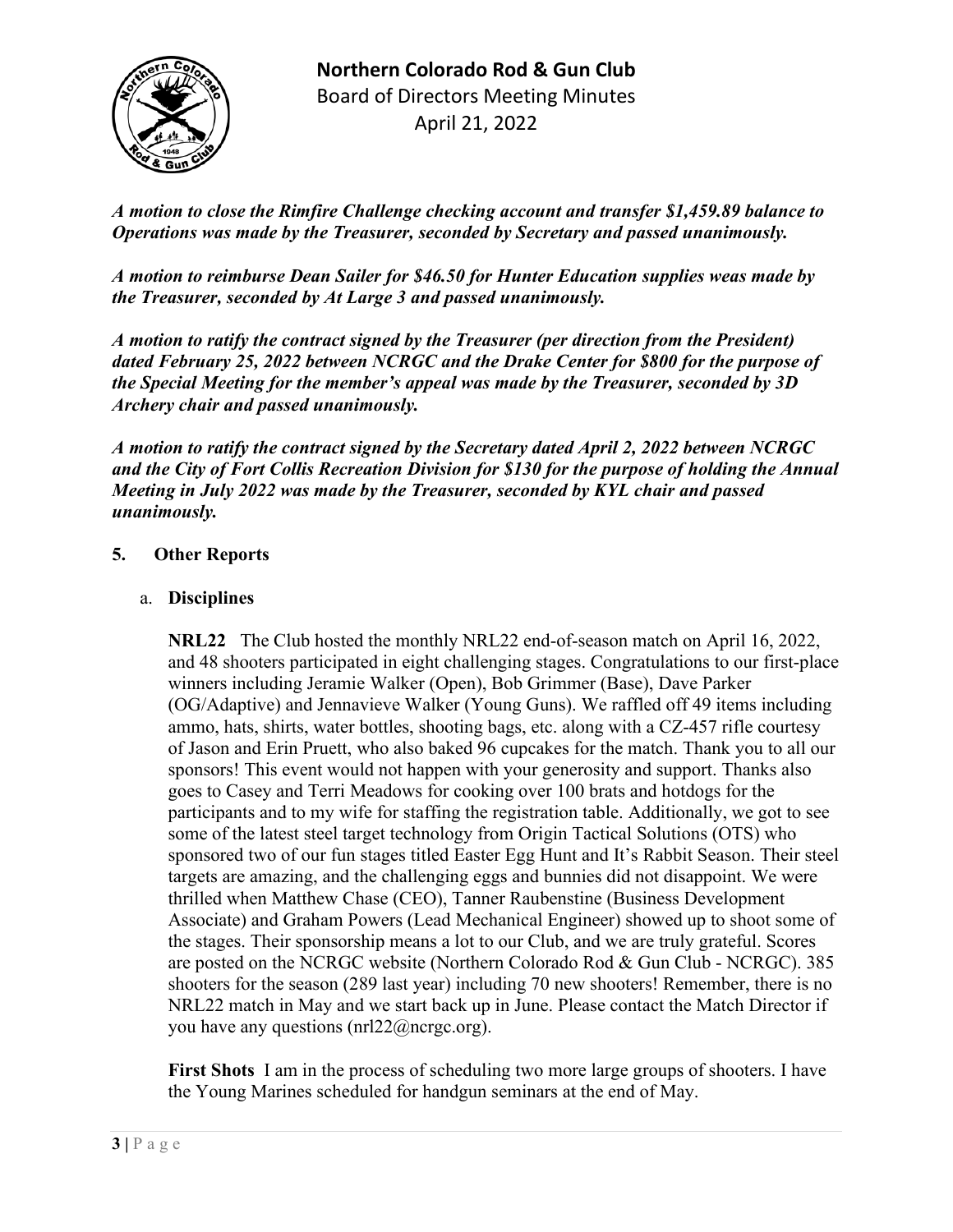# **Northern Colorado Rod & Gun Club**



Board of Directors Meeting Minutes April 21, 2022

### **Defensive Pistol**

Special Guest MD: VP Petaja We had 12 shooters at the match. Setup 4 bays. Did no keep scores this time. I promoted our possible vendors visits next month, told them to watch Facebook and newsletter for more info. All had a great time and plenty of help. Collected \$15.00 for each person, except RSOs. \$90 was collected and turned over to DP Chair

## **3D Archery**

No event held

## **KYL**

- 5 shooters at the match. No money collected.
- b. **Chief Range Safety Officer** A trauma kit was mounted at the 3D Archery shed. Trauma kits were inventoried during the range cleanup, several items are close to expiration and will need to be replaced.
- c. **Range Master** Treasurer, Acting Range Master. 148 people attended the Range Cleanup on April 2, 2022 (127 badged members, 2 guests, 19 youth). Special thanks to the President and Vice President for helping with this large of a crowd. The sign in process needs improvement; long lines, some members turned away because they forgot their badge, family members not allowed to sign-in for the regular/associate member, printing names twice, etc. We completed all the mandatory checklist items for the five ranges. We completed 8 of the 9 additional items for the Rifle Range. Open item:
	- 1. Paint yellow and red lines on concrete at Rifle Range. Acting Range Master said it might be worthwhile to contract this item out so the lines are straight.
	- We completed 14 of the 23 additional items for the lower ranges. Open items:
	- 1 Install rain gutters on Pistol Range and Gitchel Classroom. Contracted task.
	- 2. Clean and fill entrance holes in both grills where mice enter with wire mesh
	- 3. Cut grass for 3D Archery (emailed 3D Archery Chair)
	- 4. Move timbers to Archery and 3D Archery (emailed 3D Archery Chair)
	- 5. Paint orange, yellow and red lines on concrete at Pistol Range Could be completed by the contractor at the same time as rifle range.
	- 6. Paint red safety area on manual thrower
	- 7. Sell tractor (President is working on this)
	- 8. Put dirt on Pistol Range to get rid of valleys
	- 9. Straighten out stairs on North side of Shotgun Shed

On March 22, 2022, Treasurer emailed the Board for approval to exceed the \$2,000 Range Master monthly amount for March as several big-ticket items came up during his time as Acting Range Master. For example, grass seed, gravel, combo locks, etc.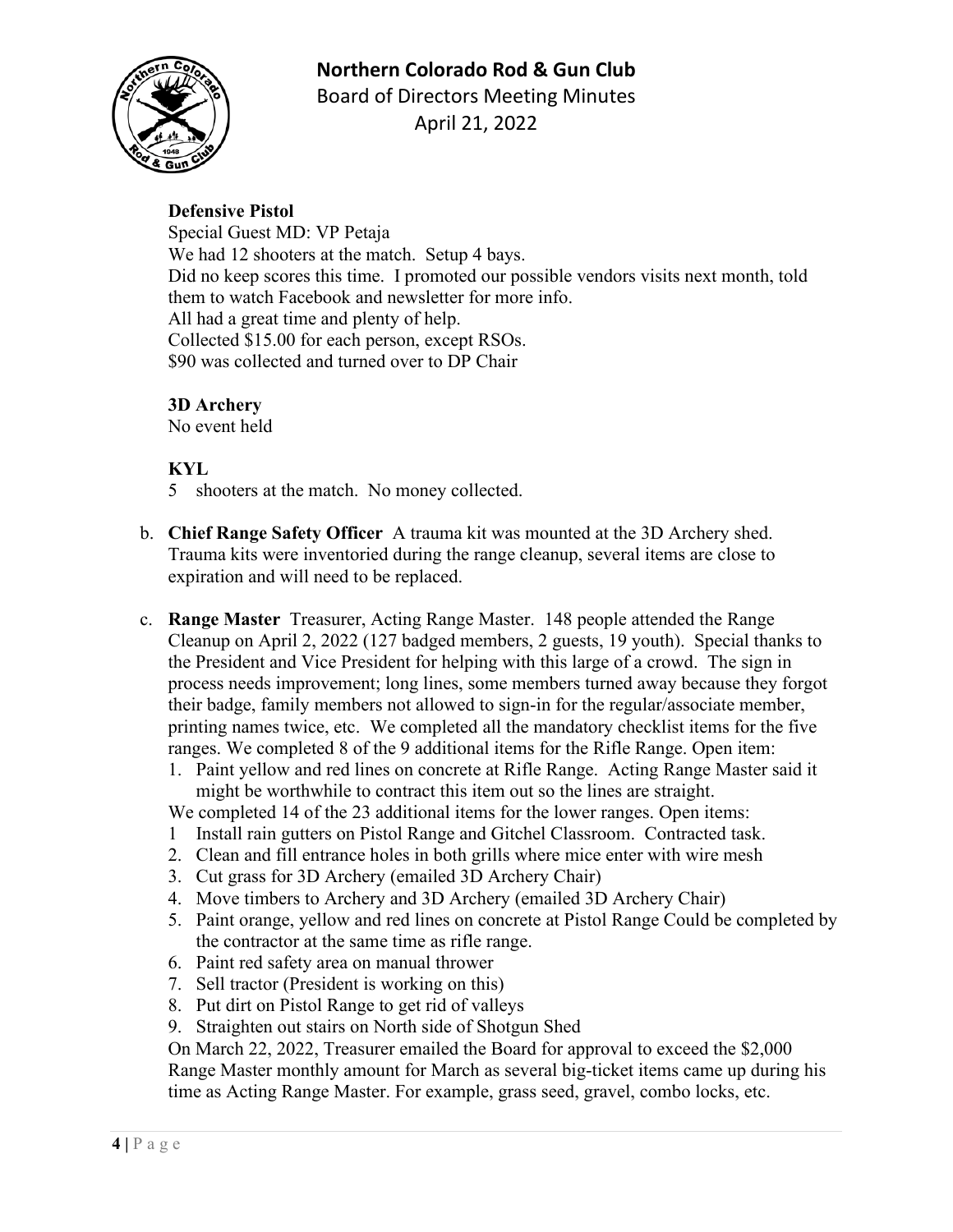**Northern Colorado Rod & Gun Club**



Board of Directors Meeting Minutes April 21, 2022

Estimated \$4,000, actual \$3,778.48. Women on the Range (WOTR) would like to make announcements and pass out flyers at the remaining Range Cleanups. Finally, member #18388 volunteered to fill the open Range Master position. He is a general contractor with 40+ years of experience, owns his own business (High Country Construction), and lives close to the range. President also spoke to member 18383 at the range clean up and invited him to attend the April Board meeting.

# *A motion to accept the donation of an Echo Weedwhacker from Jason Elliott was made by 3D Archery chair, seconded by At Large 3, and passed unanimously.*

- **6. Unfinished Business**
	- a. **Safety Incident 20220313 (Vice President)** The Disciplinary Committee had a telephone conference with member 18246 to discuss the reported violations of the guest policy, membership policy and range safety policy. Vice President provided a verbal summary of the telephone conversation. Member 18255, as a witness to the incident, attended the meeting to report to the Board what he witnessed. Item to be further discussed during Executive Session.
	- b. **Public Events and COVID-19** It was decided that each discipline chair has the authority to decide on whether or not to hold their events based on the restrictions set forth in the Larimer County COVID guidelines. Item to remain on May agenda.
	- c. **Club Inventories** Steel Challenge inventory has been verified. Vice President asked the chairs to keep him updated on new items purchased and items disposed of. Inventories are complete for fiscal year 2021/2022.
	- d. **Tractor Disposition** President took pictures, did a lot of online research but current comps (same model tractors sold in the last  $3 - 4$  years) were hard to find. In 2016 and 2017 the same model tractor with loader sold for \$5,000.00 at auction. President suggests a price of \$3,500 or best offer, for the club tractor including attachments. The tractor will be advertised, through the newsletter, to club members first.
	- e. **Keys/Combo Locks** All key locks have been changed to combo locks. Vice-President will compile a list of combinations, Executive Committee will be given the complete combination list, Secretary will notify discipline chairs of the combination for their discipline shed. Board members have turned in their keys for the key locks.
	- f. **Spring Multi-Discipline Event** At Large 3 researched food and catering, it was decided that hamburgers, cooked at the range, will be served. The Young Marines are volunteering during the event. 22 ammo and 9 mm ammo will be purchased. ORIGIN is providing targets that will be set up in tactical bay 1, the stage will be run by NCRGC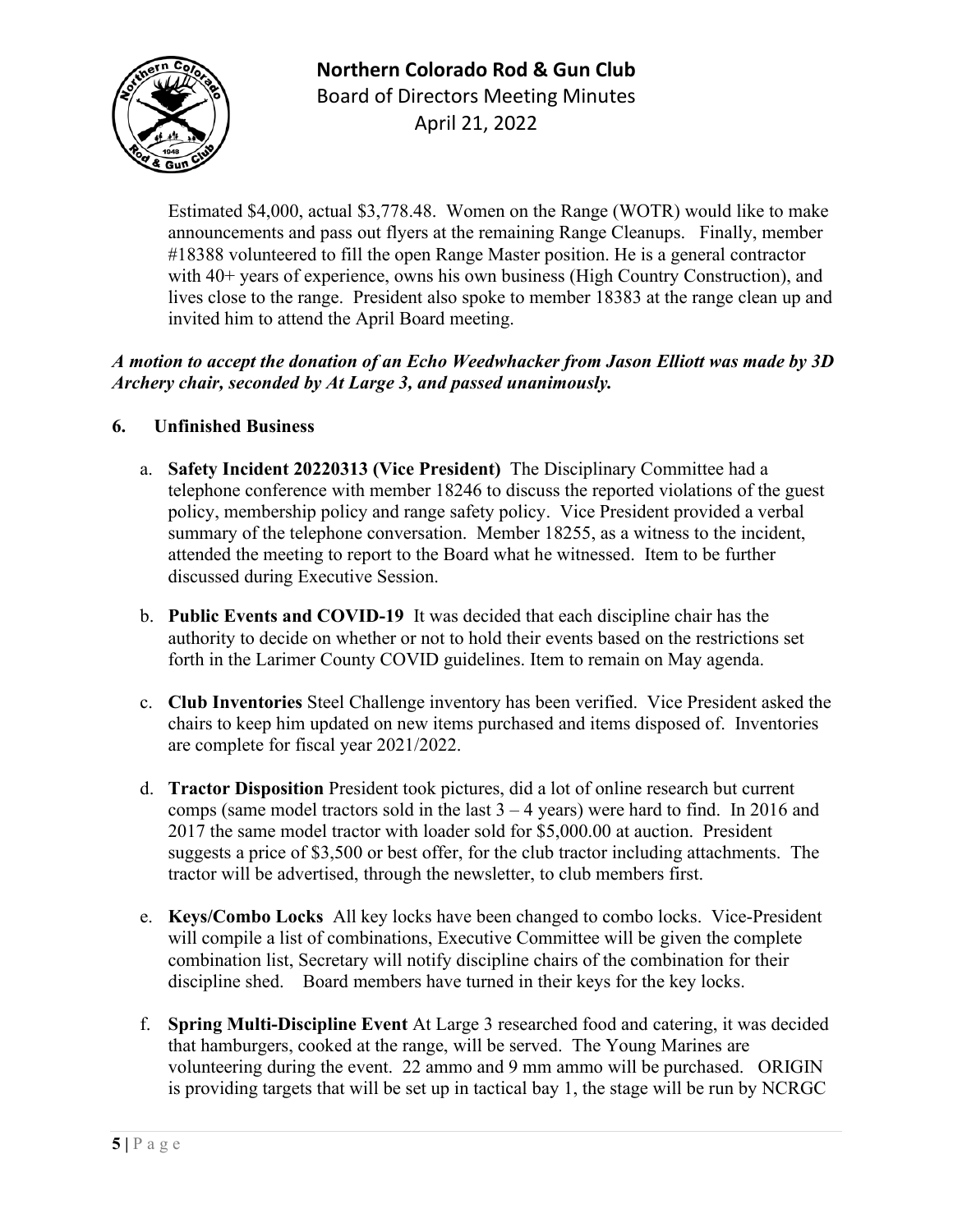

**Northern Colorado Rod & Gun Club** Board of Directors Meeting Minutes April 21, 2022

RSO's. Discipline chairs will conduct safety briefings at their stations. The event is scheduled for May 14, from 9 am  $-12$  pm, then lunch will be served. This is a free event to club members.

### *A motion, not to exceed \$1,500.00, out of contingency, for the 2AMD Event to purchase ammo, food and other expenses was made by Defensive Pistol chair, seconded by At Large 3, and passed unanimously.*

g. **Changes to bylaws** At Large 3 reviewed the current bylaws and overall restructured the document and corrected grammatical errors. Article II Section 6 page 1 regarding notice to members was rewritten, other Articles that reference notice were updated. Article VI – Board of Directors, an Indemnification section was added. Discussion took place amongst the Board regarding bylaws changes. The bylaws, with changes, will be posted on the website for members to review prior to the Annual Meeting.

## *A motion, to accept the changes to the bylaws for approval at the 2022 Annual Meeting was made by At Large 3, seconded by Secretary, and passed unanimously.*

- h. **Range Directional and Closure signs** Tabled to May agenda
- i. **KYL Promissory Note** KYL Promissory Note will be signed and turned over to the Treasurer at the end of the meeting.
- j. **Budget for FY2022-2023** Treasurer updated the budget with changes discussed during the Board retreat.

## *A motion, to accept the budget for NCRGC fiscal year 2022/2023 was made by Secretary, seconded by At Large 3, and passed unanimously.*

k. **Reserve Study** Treasurer updated the reserve study with changes discussed during the Board retreat.

## *A motion, to approve the reserve study for NCRGC fiscal year 2022/203 was made by 3D Archery chair, seconded by Secretary, and passed unanimously.*

l. **Resignation of Steel Challenge Chair**

## *A motion, to accept the resignation of Steven Jessup as the Steel Challenge chair effective April 11, 2022, was made by Secretary, seconded by Treasurer, and passed unanimously.*

m. **Resignation of Shotgun Chair** President authorized the Treasurer to purchase a \$300 plus fees, gift card for the Shotgun chair. President has the gift card.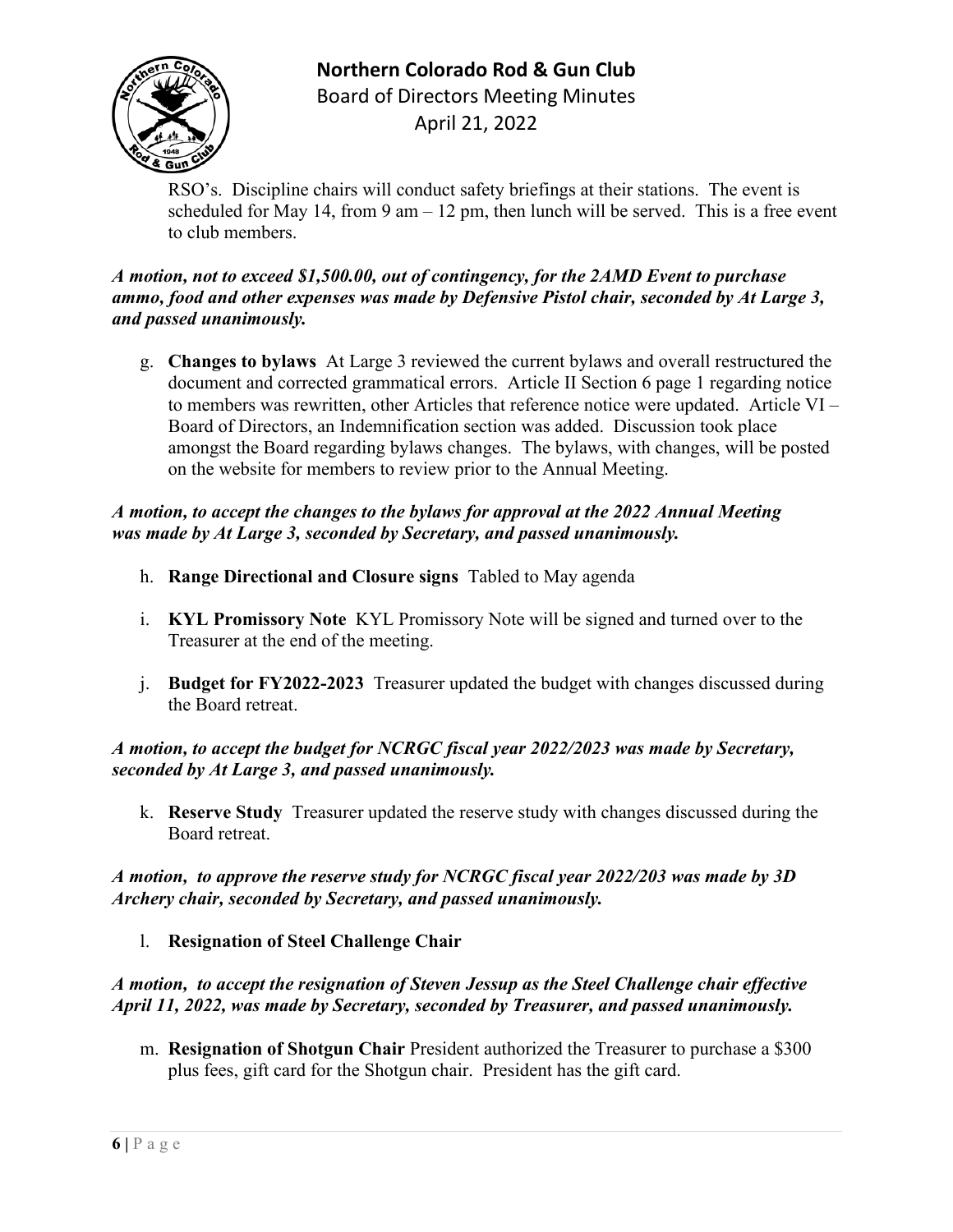

# *A motion, to accept the resignation of Jason Elliott as Skeet and Trap chair effective May 23, 2022, was made by Secretary, seconded by At Large 2, and passed unanimously.*

# **7. New Business**

- a. **Shotgun Chair Volunteer Proposals** An article will be placed in the newsletter asking members interested in the Shotgun chair position to notify the President of their interest by May 15, 2022; At Large 3 will write the newsletter article. Based on the submissions, the decision of who will be the new shotgun chair will be made during the May Board meeting. Member 18041, a NCRGC RSO, wrote an e-mail offering to run weekday skeet & trap events. Member and Associate Member 18149, both NCRGC RSO's, attended the meeting and offered to be assistants to the new Shotgun chair. The new Shotgun chair needs to agree to take on the tasks of shoring up the high house and procuring 3 new throwers.
- b. **Young Marines Shooting Competition** Commander Scott McKenna contacted First Shots chair about using the range for an NRA 50 feet course of fire to qualify 4 young marines for a national shooting competition. Young Marines will provide rifle, ammo and targets. First Shots chair asked the Board for permission to schedule tactical bay 2, on a day that it is not in use for a club activity, and loan First Shots table, chairs and umbrella to the Young Marines. President and First Shots chair will coordinate and supervise the activity, NCRGC RSO's will run the event. The Board approved use of the range.
- c. **Gate Damage** April 2 or April 3, 2022, the big tactical bay 1 gate was damaged, it appears the gate was hit by a vehicle that drove through the gate onto the tactical bay. An article, with pictures, asking members if they have any information about the incident will be included in the May newsletter.
- d. **Steel Challenge Access for Facebook and Google Drive** Vice President removed Steel Challenge chair access to Facebook and Google Drive. Member 18011 has been removed from the RSO, member and Constant Contact lists.
- e. **Theft of Club Property** Sometime in late March, before the April 2 range clean up, several First Shot items were stolen from the Rimfire shed, the items were in locked bins inside the shed, the locks were cut. Some of the items stolen include a folding table, folding chairs, metal stands, bins of safety glasses, bins of ear plugs, furring strips, shoot and see targets, bins of chamber flags. First Shots chair researched replacement cost of the items, estimated replacement cost is \$808.00 plus shipping.

# *A motion, to accept a \$100.00 Scheels gift card to the First Shots program from Secretary, was made by Treasurer, seconded by 3D Archery chair, and passed unanimously.*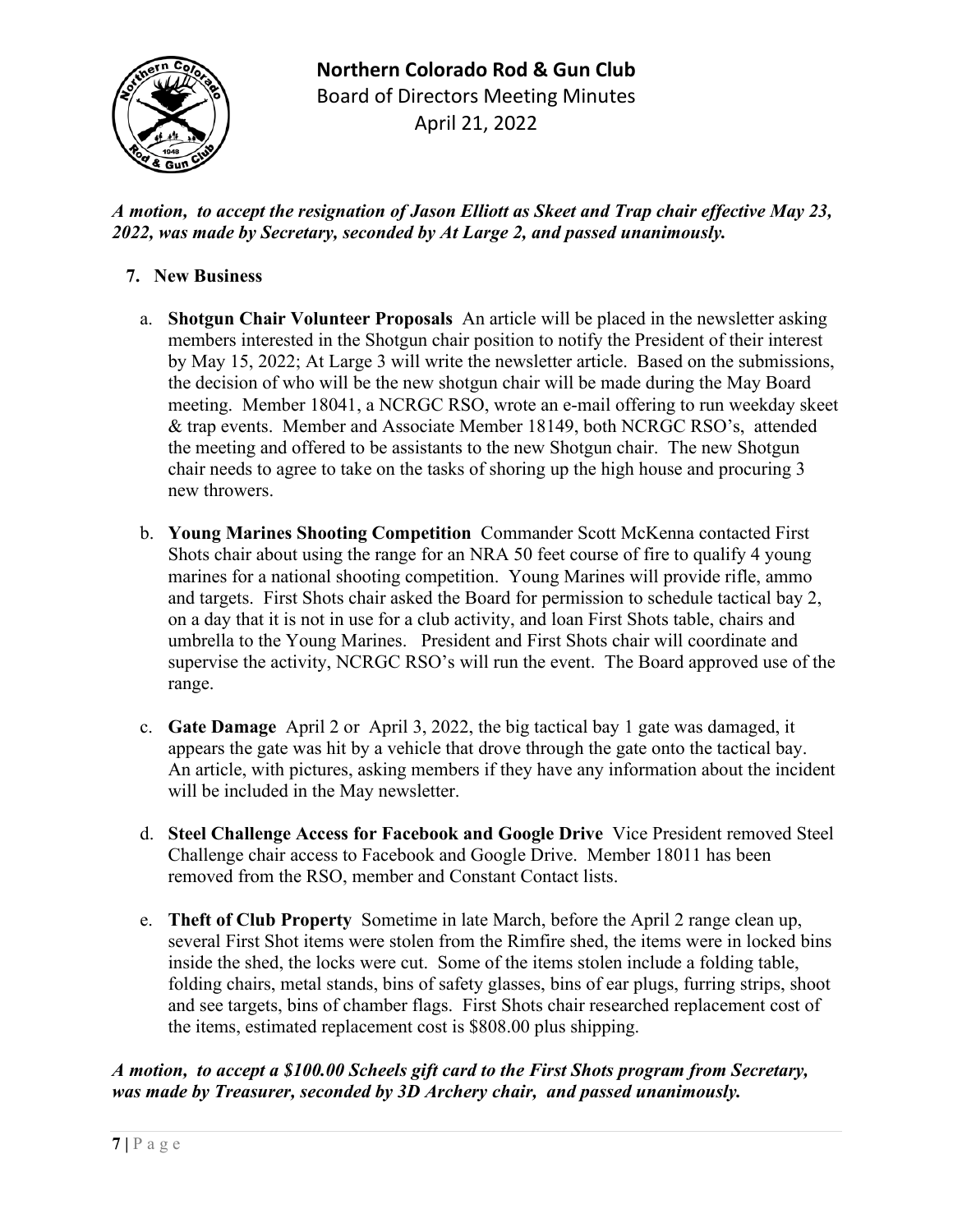

# *A motion, not to exceed \$750.00 from contingency, to replace First Shots stolen property was made by President, seconded by Secretary, and passed unanimously.*

- f. **RSO t-shirts** 3D Archery chair would like to order RSO T-Shirts, he will research cost of the shirts and report the information during the May meeting.
- g. **Approval of Special meeting minutes** Secretary will place documents from the meeting in Smart Document storage.

## *A motion, to accept the Special Meeting minutes, dated April 10, 2022, was made by Secretary, seconded by At Large 3, and passed unanimously.*

- h. **Range Master Volunteer** Member 18388, who is volunteering to fill the open Range Master position, introduced himself. The Board asked questions. President asked member to attend the April range cleanup and, if still interested in the position, attend the May Board meeting.
- i. **Shotgun Chair volunteer proposals** Tabled to May Agenda
- j. **Range Safety Rules** The Treasurer outlined the timeline for making changes to the Range Safety Rules (e.g., discuss in April, approve in May, codify in June for the renewal in July). At-Large 3 asked several questions regarding the rules and they were answered during the meeting. Based on the recommendation of the Chief Range Safety Officer (CRSO), the Board agreed to disallow the use of Pistol Caliber Carbines (PCCs) on the Pistol Range and move them to the Tactical Bays. This will require updating the Tactical Bay test. Additionally, the Board agreed to allow the use of the Manual Clay Thrower when Tactical Bays 1 and 2 are in use (and vice versa) as there is no chance of overspray. The Board also agreed to change the target loads on the Shotgun Fields and Manual Clay Throwers to 7 1/2 to 9 shot only (no slugs). Finally, the Board agreed to correct the spelling of nock on the Archery Range. The Treasurer will make the changes and provide a final copy of the rules for the Board to approve at the May meeting.
- k. **Ratify General Liability electronic vote** A motion was made electronically on April 1, 2022.

*Treasurer moved and President seconded to accept the new General Liability policy from Acceptance Indemnity Insurance Company (administered by Lockton Affinity, LLC), policy number LOC-GL-005720-00, policy period 5/2/2022 to 5/2/2023, at a cost of \$8,271.27 plus an additional \$40 for NRA membership dues.*

E-Motion passed with six yes votes (Treasurer, President, Secretary, At-Large 3, Vice President, and Defensive Pistol), zero nay votes, and five votes not recorded. E-Motions must be ratified by the Board of Directors at the next Board meeting: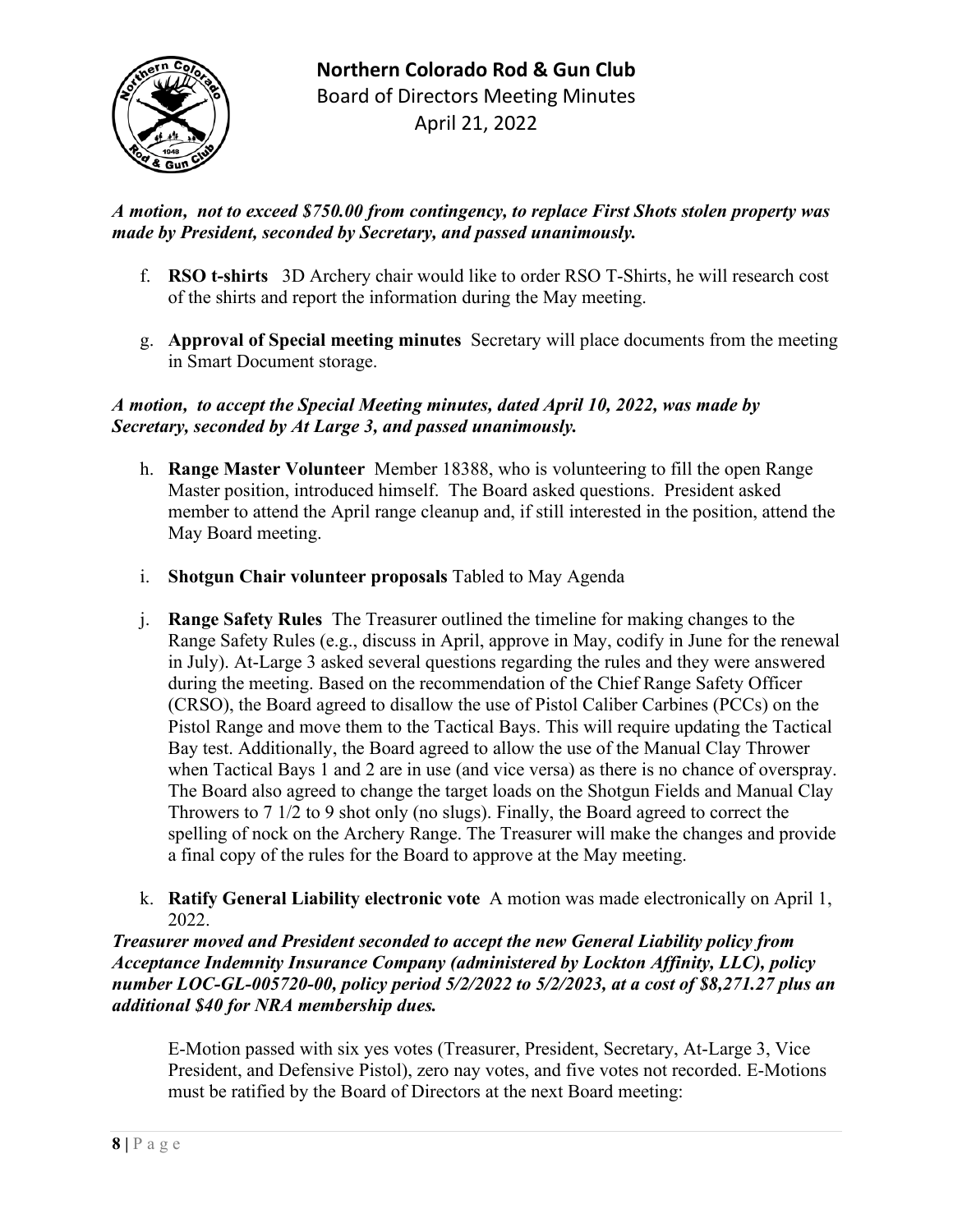

*Treasurer moved and At-Large 3 seconded to ratify the above e-motion that was made electronically on April 1, 2022. The motion passed unanimously.*

- l. **Annual Meeting prep** The 2022 Annual Meeting will be held July 9, 2022, at 1 pm at the Fort Collins Senior Center 1200 Raintree Drive in Fort Collins, the building has a 120 person capacity.Water will be provided.Secretary prepared a draft of the annual postcard to be mailed to members.
- m. **Appoint Nominating Committee** According to the bylaws, the President appoints 3 Board members as the Nominating Committee.

*A motion, to appoint At Large 1, President and 3D Archery chair to be the nominating committee for the 2022/2023 membership year was made by President, motion was not seconded.*

*A motion, to ratify that the Nominating Committee will be comprised of At Large 1, President and Secretary to for the 2022/2023 membership year was made by President, motion was not seconded.*

*A motion to ratify, the appoint of the disciplinary committee to Defensive Pistol chair, KYL chair and 3D Archery chair for the 2022/2023 membership year was made by President, seconded by At Large 3, and passed unanimously.*

At Large 3, with experience on the nominating committee, will provide direction as needed.

- n. **Mid-week Range Cleanup A** midweek range cleanup is scheduled on May 25, 2022, from 10 am – 1 pm. Secretary is Acting Range Master. The clean up will be announced in the May newsletter.
- o. **Disciplinary Committee Protocols** Tabled to May agenda
- p. **Out-processing of Board Members Procedure/policy** Tabled to May agenda

A 5-minute break before executive session was called at 9:55 pm.

## **8. Executive Session**

*A motion was made to go into Executive Session at 10:00 pm for privacy concerns to discuss Safety Incident #2022313 was made by the Secretary, seconded by At-Large 3, and passed unanimously.*